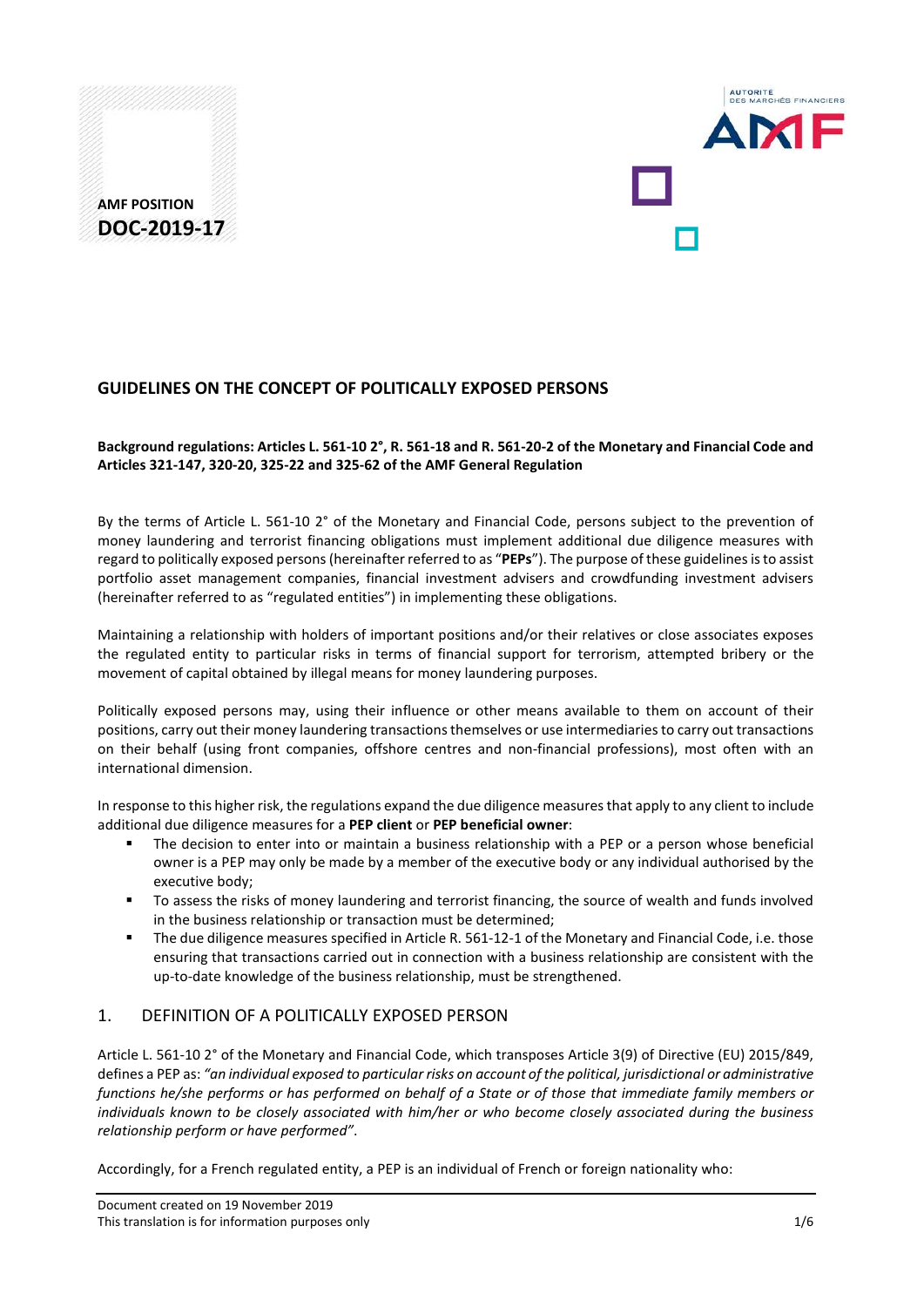

- holds or has held positions on behalf of a State (Article R. 561-18 I); or
- has an immediate family member (Article R. 561-18 II) or close associate with no family connection (Article R. 561-18 III) who is him/herself a PEP on account of the positions he/she holds or has held.

These *"political, jurisdictional or administrative functions"* are set out in full in Article R. 561-18 I of the Monetary and Financial Code:

- 1) Head of state, head of government, member of a national government or member of the European Commission;
- 2) Member of a national parliamentary assembly or of the European Parliament, member of the governing body of a political party or grouping subject to the provisions of Law No. 88-227 of 11 March 1988 or of a foreign political party or grouping;
- 3) Member of a supreme court, constitutional court or other high court whose decisions are not, except in exceptional circumstances, subject to review;
- 4) Member of a court of auditors;
- 5) Officer or member of the governing body of a central bank;
- 6) Ambassador or chargé d'affaires;
- 7) General officer or senior officer in command of an armed force;
- 8) Member of an administrative, management or supervisory body of a public company;
- 9) Director, deputy director or member of the board of an international organisation established by a treaty, or an individual holding an equivalent position within such an organisation.

An individual who performs any of these functions is a PEP and remains a PEP for one year following the cessation of those functions.

According to Article R. 561-18 II of the Monetary and Financial Code, the *"immediate family members"* of a PEP are his/her:

- o spouse, de facto spouse, civil solidarity pact (PACS) partner or partner in a registered civil partnership under foreign law;
- o children and each of their spouses, PACS partners or partners from registered civil partnerships under foreign law;
- o parents.

According to Article R. 561-18 III of the Monetary and Financial code, the *"individuals known to be closely associated"* with a PEP are:

- a) Natural persons who, together with the PEP, are beneficial owners of a legal entity, a collective investment, a trust or a comparable legal structure under foreign law. This includes, for example, partners in a joint venture;
- b) Natural persons who are the sole beneficial owners of a legal entity, a collective investment, a trust or a comparable legal structure under foreign law known to have been established for the benefit of the PEP. This includes "nominees" who appear to be acting or receiving benefits on their own behalf, whereas in practice they are acting on behalf of the PEP;
- c) Any natural person "known to have close business ties" with the PEP. This includes, therefore, the PEP's business partners.

### **Position**

**In the situation referred to in c) above, three conditions are therefore required:**

**i. There must be a business relationship, whether commercial or civil in nature, which may relate to joint economic interests or, more generally, to interests likely to have an influence on the financial or economic situation of each of these individuals. As such, the onerous nature of the service provided or the functions performed by the natural person close to the PEP is an indication or presumption.**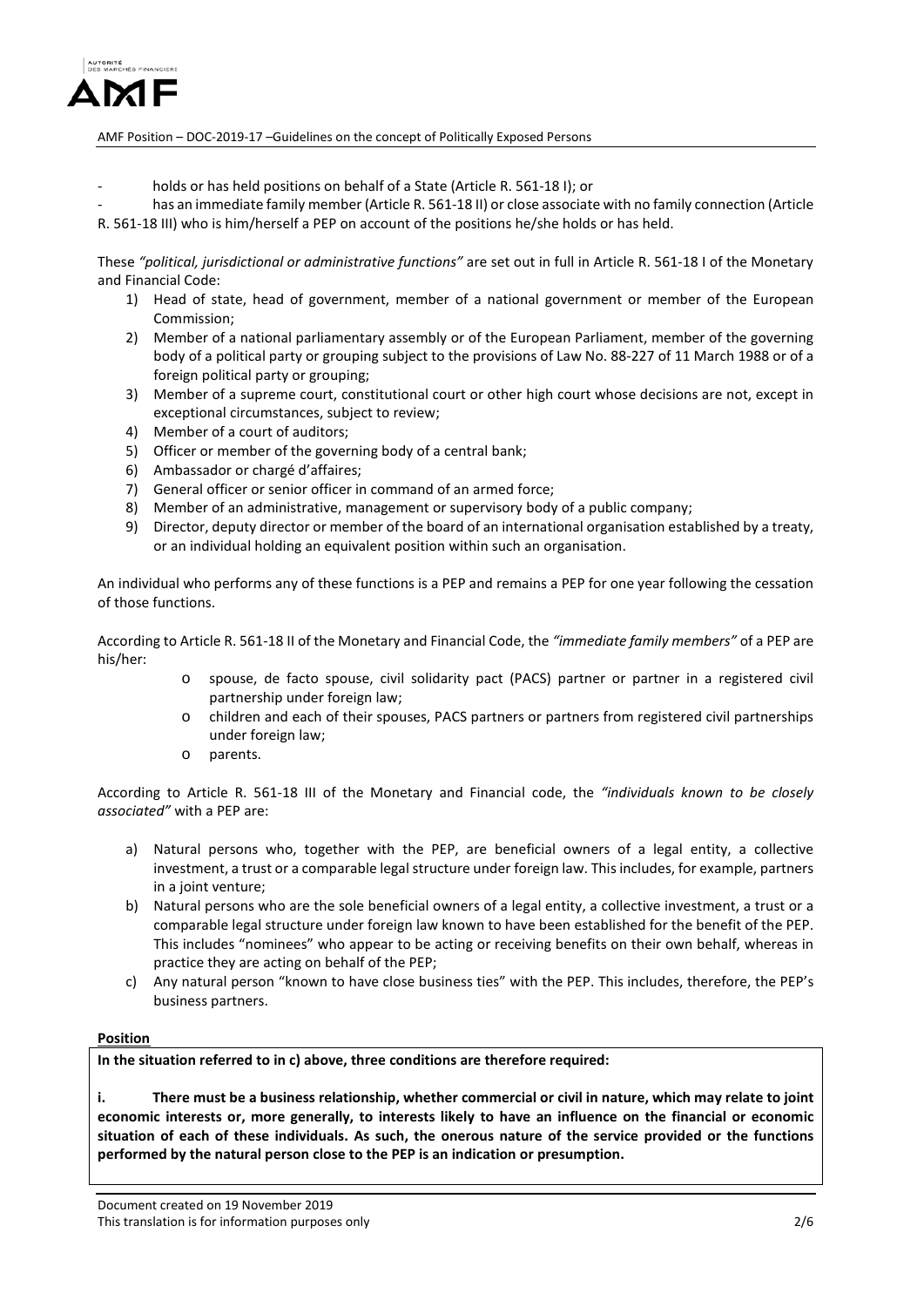

**ii. The relationship must be close, having either a regular or significant impact on the PEP's affairs. The relationship will be close if it has a significant financial impact on the PEP's income. The closeness of the relationship may also be reflected in the significant number of activities carried out by that individual on behalf of the PEP, or in the significance of that activity for a single transaction;** 

**iii. The relationship must be known to the regulated entity, because the information is public, well-known or obvious.**

Can the scope of additional due diligence measures specific to PEPs be extended to other individuals?

No. Classification as a PEP is subject to strict conditions, and regulated entities may not classify non-PEPs as PEPs or apply to them the additional due diligence measures provided for in Article R. 561-20-2.

However, regulated entities may classify individuals who do not meet the definition of PEP as high risk, either because they perform a political, jurisdictional or administrative function not covered here, or because they have a family relationship not referred to in Article R. 561-18 II but are exposed to a risk considered comparable to that of a PEP. In these cases where the risk is deemed higher by the regulated entity, the regulated entity may be required, in accordance with Article L. 561-10-1, to strengthen the due diligence measures with regard to these individuals.

 Can the scope of additional due diligence measures specific to PEPs be extended to clients who are no longer PEPs?

No. If the individual ceases to be a PEP, then the regulated entity can no longer apply the additional due diligence measures specified in Article R. 561-20-2 to that individual. If the regulated entity considers that the client ceasing to be a PEP does nevertheless pose a high risk according to its own risk classification, the AMF recommends that it should continue to apply enhanced measures appropriate to the risk, in accordance with Article L. 561-10-1 of the Monetary and Financial Code.

## 2. HOW TO DETERMINE WHETHER THE CLIENT OR, WHERE APPLICABLE, THE BENEFICIAL OWNER IS A PEP

In accordance with Article R. 561-20-2 of the Monetary and Financial Code, regulated entities must implement procedures, appropriate to the money laundering and terrorist financing risks to which they are exposed, to determine whether their client, or his/her beneficial owner, is a PEP or becomes one during the course of the business relationship.

If the client does not voluntarily declare him/herself or his/her beneficial owner as a PEP, the identification and know-your-client due diligence must allow the regulated entity, following a risk-based approach, to determine whether a client or beneficial owner is a PEP.

To this end, the regulated entity is required to carry out the due diligence measures provided for in respect of any client before entering into a business relationship, namely:

- a) identify the client and, where applicable, the beneficial owner, and verify the identity details on presentation of any written document that provides proof of identity, in accordance with the provisions of Articles L. 561-5, R. 561-5, R. 561-5-1 and R. 561-7 of the Monetary and Financial Code;
- b) obtain information relating to the purpose and nature of this relationship and any other relevant information, in accordance with the provisions of Article L. 561-5-1 of the Monetary and Financial Code and of Article R. 561-12 of the same code further clarified in an order, including information relating to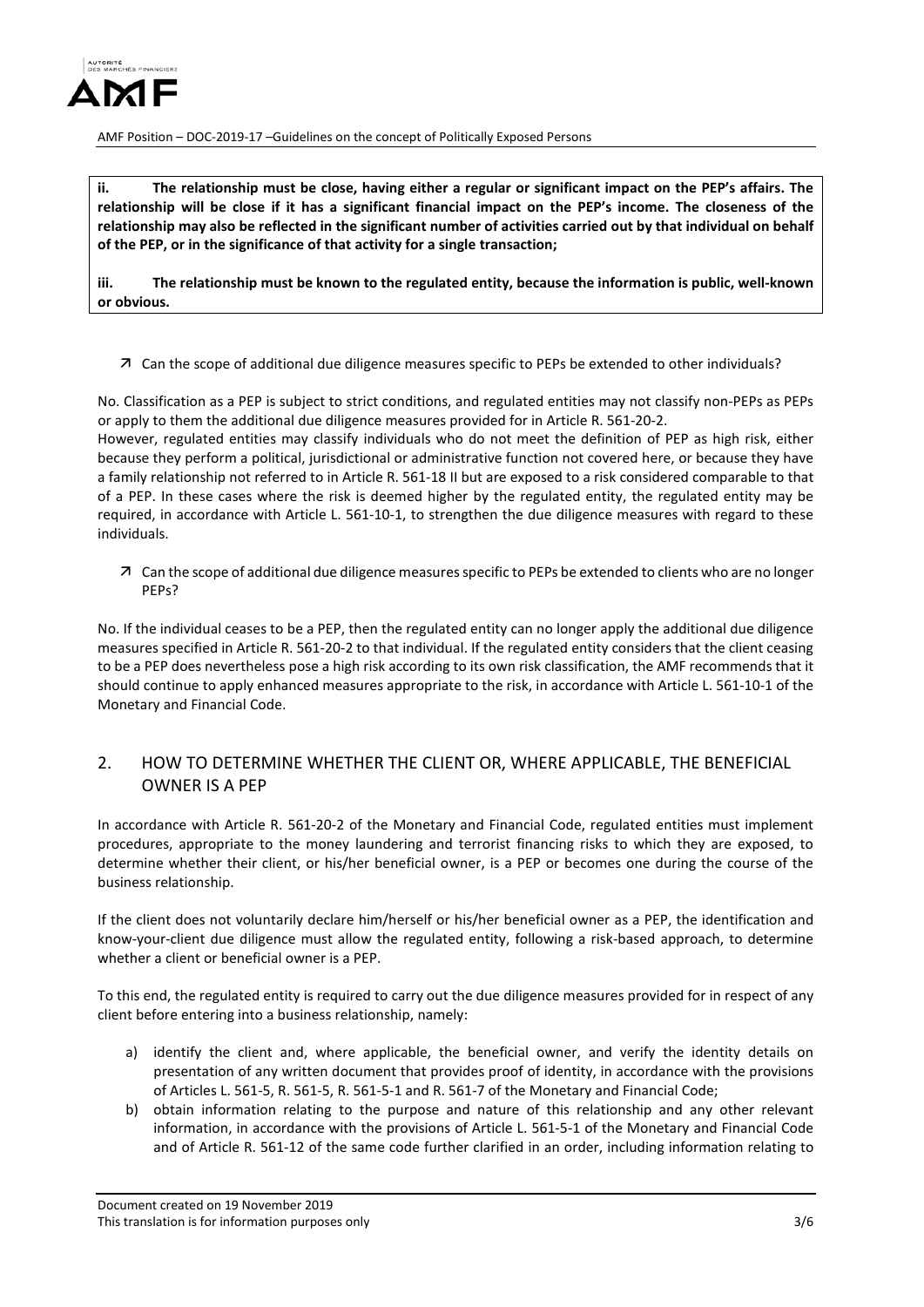

the professional activities carried out, which can be used to determine which clients/beneficial owners should be classified as PEPs.

Where the client is a legal entity, it should be determined whether the beneficial owner(s) are PEPs.

Regulated entities may find it useful to refer to the AMF guidelines on due diligence obligations with respect to clients and their beneficial owners.

In accordance with the terms of Article R. 561-20-2 of the Monetary and Financial Code, the regulated entity must always have up-to-date knowledge of its client's situation to enable it to:

- detect any client who may become a PEP during the business relationship;
- monitor the connections between the individuals performing one of the aforementioned functions and their family members and those individuals with whom they may have a close relationship.

To this end, **the regulated entity may use a rigorous identification questionnaire**, which contractually requires its clients to declare themselves, or their beneficial owner(s), if they meet or cease to meet the definition of a PEP. This written contractual commitment by clients to declare themselves, or their beneficial owner, as a PEP may assist in the process of identifying and knowing clients by providing information to regulated entities. **Nevertheless, insofar as it is based on the good faith of those clients, such a commitment is not sufficient to discharge regulated entities of their obligation of ongoing due diligence, the proper implementation of which is their sole responsibility.**

The regulated entity also considers publicly available information (e.g. notices of appointment orders on the Légifrance website, the website of the High Authority for Transparency in Public Life) or available through other reliable and independent sources or through the main national or international media. **In France, there is no register of PEPs.**

The regulations do not require regulated entities to have an automated PEP detection tool. Each regulated entity must tailor its system to its own business activity, structure, organisation or size in order to detect PEPs effectively.

### 3. ADDITIONAL DUE DILIGENCE MEASURES FOR PEPS

Pursuant to Article L. 561-10 2°, where the client or beneficial owner of the client is a PEP, the regulated entity is required to implement additional due diligence measures in respect of the client and/or beneficial owner, in addition to those due diligence measures required for any client.

The implementation of the additional due diligence measures specific to PEPs has no bearing on the implementation of the other due diligence measures specified in the Monetary and Financial Code for use in special circumstances. These include in particular:

- entering into a business relationship remotely (Articles L. 561-10 1° and R. 561-20);
- transactions posing a high risk in terms of AML/CFT (Article L. 561-10-1 II);
- carrying out transactions that meet one of the criteria for the enhanced review process (Article L. 561-10-2).

# **3.1. Additional measure 1: The obligation to entrust a member of the executive body, or any individual authorised by the executive body for this purpose, with the decision to enter into or maintain a business relationship with a PEP client or a client whose beneficial owner is a PEP**

Involving an individual at a higher level can be justified by (i) the need for particularly rigorous identification and identity verification procedures, (ii) the nature of the risks arising from having such a client throughout the relationship, (iii) the ability of the regulated entity to measure and control these risks (cost of the IT tools to be implemented in the event of taking on such a client), and (iv) the sensitivity of information relating to this type of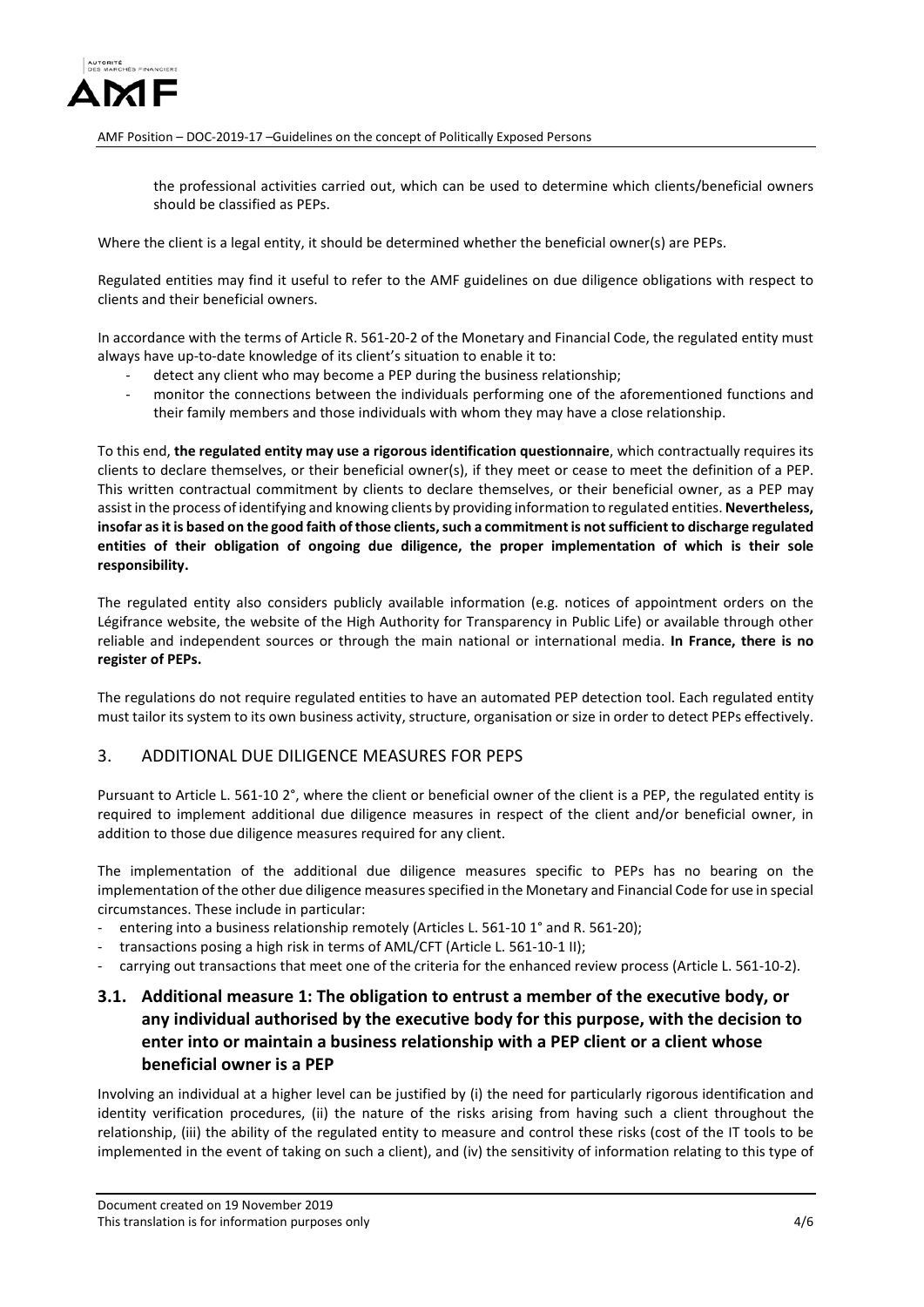

client, particularly with regard to circulating such information within a group for AML/CFT purposes (Article L. 511- 34 of the Monetary and Financial Code).

In these circumstances, the process of agreeing to take on a PEP or agreeing to maintain a relationship with a client who becomes a PEP must be formalised by the regulated entity in a procedure, which must specify that the decision of a member of the executive body (or any individual authorised by it) is mandatory.

#### **Position**

**For portfolio asset management companies, this procedure must also ensure that the compliance function is properly informed so that it can carry out its duties in an appropriate manner.**

This procedure may in particular require the opinion of the compliance function before the executive body makes its decision.

### **Position**

**The individuals authorised to make decisions to enter into or maintain a business relationship, including where these decisions are delegated, must have a sufficiently high level of seniority in relation to the risks associated with the business relationship. These decisions may be delegated to a specific individual or to a function. Where the decision to enter into or maintain a business relationship with PEPs is entrusted to a business line manager or to a manager who performs an operational or commercial function, the regulated entity must ensure that:** 

**- This individual has sufficient knowledge of the risks to which the regulated entity is exposed;** 

**- The compliance function is involved in the process of agreeing to enter into or maintain a business relationship with a PEP;** 

**- An escalation process is put in place that refers the final decision to a member of the executive body in the event of disagreement between the compliance function and the business line or operational or commercial functions.** 

**In any event, the delegated authority must be formalised, and the executive body must be kept regularly informed of business relationships entered into or maintained with PEPs.** 

## **3.2. Additional measure 2: The obligation to determine the source of wealth and funds involved in the business relationship or transaction with a PEP client or a client whose beneficial owner is a PEP**

The legislator justifies the requirement to determine the source of wealth and funds based on the need for the regulated entity to assess the AML/CFT risks arising from having a PEP client or a client whose beneficial owner is a PEP. Determining the source of wealth and funds for each relationship or transaction is of particular importance in the case of business relationships entered into with PEP clients, or clients whose beneficial owner is a PEP, who perform important functions in a country where corruption is widespread.

#### **Position**

**The regulated entity must obtain information on the PEP's source of income and an estimate of his/her wealth. The type of information and/or documents to be obtained on the source of wealth and funds must be appropriate to the characteristics of the business relationship and the risk posed by the transaction.** 

**To determine the source of funds and the economic justification for a PEP's transactions, the regulated entity must rely on the declarations and evidence provided to it or on public information (press, etc.). The regulated entity must be particularly rigorous regarding this information, especially with regard to justifying transactions favouring anonymity, and must thoroughly check these documents with the entities that provided them (financial institutions in particular) and by consulting public information databases.** 

**In all cases, the regulated entity must keep a record of the steps taken so that it can justify them to the AMF. Where no documentary evidence can be found to remove any suspicion of AML/CFT, the regulated entity must file a suspicious transaction report with TRACFIN (see AMF guidelines on the obligation to report to TRACFIN).**